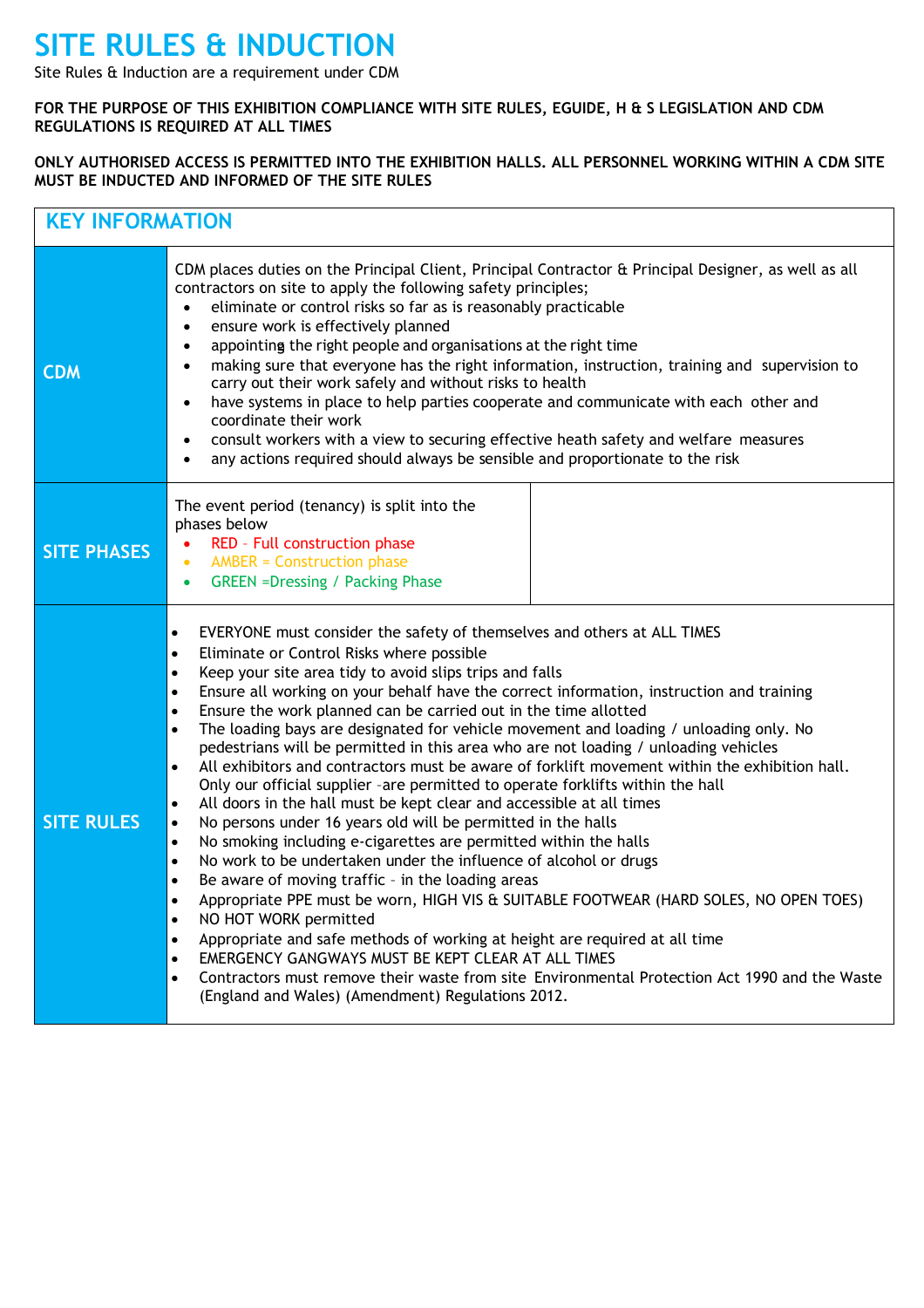| <b>EMERGENCY PROCEDURES</b>         |                                                                                                                                                                                                                                                  |
|-------------------------------------|--------------------------------------------------------------------------------------------------------------------------------------------------------------------------------------------------------------------------------------------------|
|                                     | If you discover a suspicious package or it is reported to you:                                                                                                                                                                                   |
| <b>SUSPICIOUS</b><br><b>OBJECTS</b> | Do not touch it<br>Ensure that the package does not belong to anyone in the vicinity<br>If not owned report it immediately to a member of security or venue staff or a member of<br>the organizing team                                          |
|                                     | On discovering a fire, it is the duty of every person to sound the nearest fire alarm Immediately.                                                                                                                                               |
| <b>FIRE</b>                         | To raise the alarm in the case of fire the closest fire alarm call point should be activated by de-<br>pressing the button behind the glass panel. All fire call points are marked on the appropriate fire exit<br>plans for the event spaces at |
|                                     | All personnel upon on hearing the fire alarm are to use the nearest emergency fire exit and go<br>directly to the nearest muster point as indicated on the below fire exit plan.                                                                 |
|                                     | Л<br>$\leq$ $\Rightarrow$ $\cdots$<br>$\omega$                                                                                                                                                                                                   |
|                                     | If evacuation is necessary, you will hear the following announcement:                                                                                                                                                                            |
| <b>EVACUATION</b>                   | "DUE TO UNFORESEEN CIRCUMSTANCES THE ORGANISERS REGRET THAT THE EVENT CAN NO<br>LONGER CONTINUE. YOU ARE, THEREFORE, ASKED TO LEAVE THE VENUE IMMEDIATELY THROUGH<br>THE NEAREST AVAILABLE EXIT, THANK YOU"                                      |
|                                     | On hearing this announcement, please exit the building using the nearest emergency exit and go<br>directly to the nearest muster point as indicated on the fire exit plan.                                                                       |
|                                     | An announcement will be made when people can be re-admitted to the building. Do not reenter the<br>building unless told to do so.                                                                                                                |